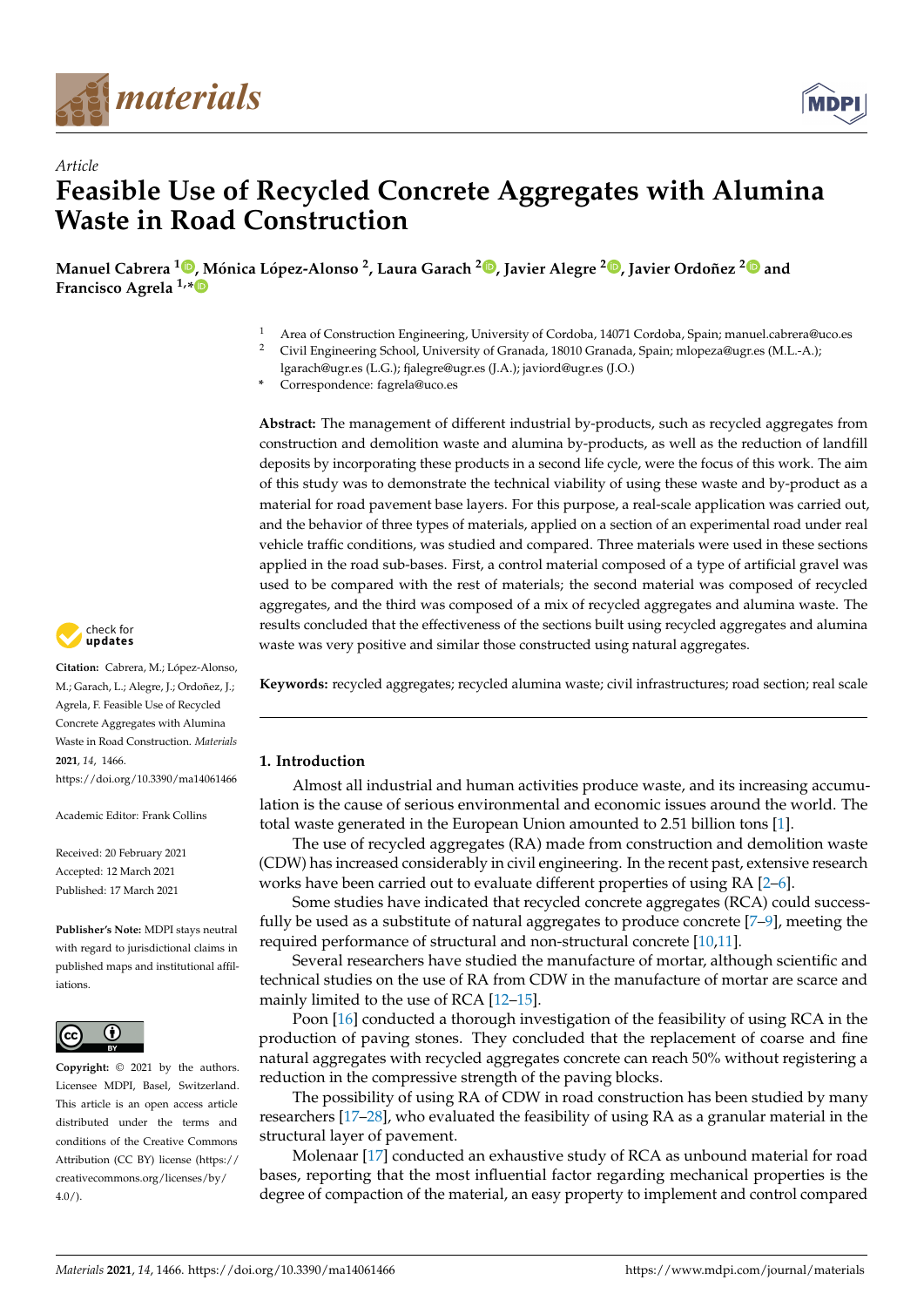to other properties. Herrador [\[20\]](#page-11-7) incorporated RA in the construction of two road sections to study their behavior in real conditions. They reported that it is feasible to use RA in subbase layers instead of natural aggregate because the recycled material showed appropriate characteristics.

Jimenez [\[21\]](#page-11-8) reported the possible use of unbound recycled aggregates from selected CDW in unpaved rural roads, obtaining high values of load capacity and structural stability.

Perez [\[22\]](#page-11-9) studied the efficiency of incorporating RCA treated with cement in the construction of a road in Malaga (Spain). The natural coarse aggregate was replaced by RCA with a particular size similar to that of the natural aggregate. They reported that it is possible to use RCA if there is good production and execution control. Del Rey [\[23\]](#page-11-10) used recycled mixed aggregate (RMA) in structural layers of an unpaved rural road with low traffic intensity with positive results. Tavira [\[26,](#page-11-11)[27\]](#page-11-12) tested the use of RA in unbound layers and evaluated deflections and surface roughness for a period of 7 years to study the behavior of these recycled materials in the long term. The layers manufactured with RA showed good mechanical behavior. Li [\[25\]](#page-11-13) studied the deformations, California bearing ratio (CBR), and settlements in a section of road built with RA, and testing showed a greater load capacity than that of the natural aggregate.

On the other hand, the need to conserve and preserve the environment begins by reducing solid waste produced by industry and recycling the maximum volume of material. The alumina waste (AW) is an example of waste that needs to be studied and valued to include it as a raw material in construction materials. Manfredi [\[29\]](#page-11-14) defined aluminum slag as a set of free metals and non-metallic compounds produced by the aluminum industry.

Sua-Iam [\[30\]](#page-11-15) studied alumina residues as a possible cementitious material by incorporating different proportions of AW as a replacement of fine natural aggregate in self-compacting concretes. The results showed that mixtures that incorporated 75% AW improved the short- and long-term mechanics, mainly due to pozzolanic reactions. AW has also been used as a cement replacement in the manufacturing of conventional concrete. Elinwa [\[31\]](#page-11-16) reported that with a 10% cement replacement, the compressive and flexural strength was similar to that of conventional control concrete.

Lopez-Alonso [\[32\]](#page-11-17) studied at laboratory scale the use of AW with RA for possible use in road layers, reporting that there was an increase in compressive strength at 28 days.

At present, there has been no real-scale study of the application of RCA in combination with AW in the construction of road structural layers.

The objective of this research was to evaluate the behavior of RCA and RCA mixed with AW in the structural layers of a highway. The results were compared with those obtained using a control material, artificial gravel (AG). For this, the construction of an experimental highway with three different sections was carried out: one made with AG, another with RCA, and a third section with RCA + AW.

#### **2. Design of the Experimental Road Sections**

The experimental design involved studying and evaluating the physical, chemical, and mechanical behavior of the RCA and mixing RCA with AW for real-scale application in structural layers of the Gorgoracha–Puntalon road in Granada, Andalusia, Spain. Figure [1](#page-2-0) shows the overview of the road sections.

The real-scale application was divided into three sections:

Section I-Control: From PK  $0 + 000$  to PK  $0 + 120$ . The section includes AG in the road bases. AG is the conventional material used for the road base. This section will be used to compare the behavior of Section II and Section III manufactured with recycled materials.

Section II-RCA: From PK  $0 + 120$  to PK  $0 + 220$ . The section is formed by RCA in the road base.

Section III-RCA + AW: From PK  $0 + 220$  to PK  $0 + 320$ . It was designed with the mixture of RCA and 5% AW in the road base.

Figure [2](#page-2-1) shows the structural layers of each section.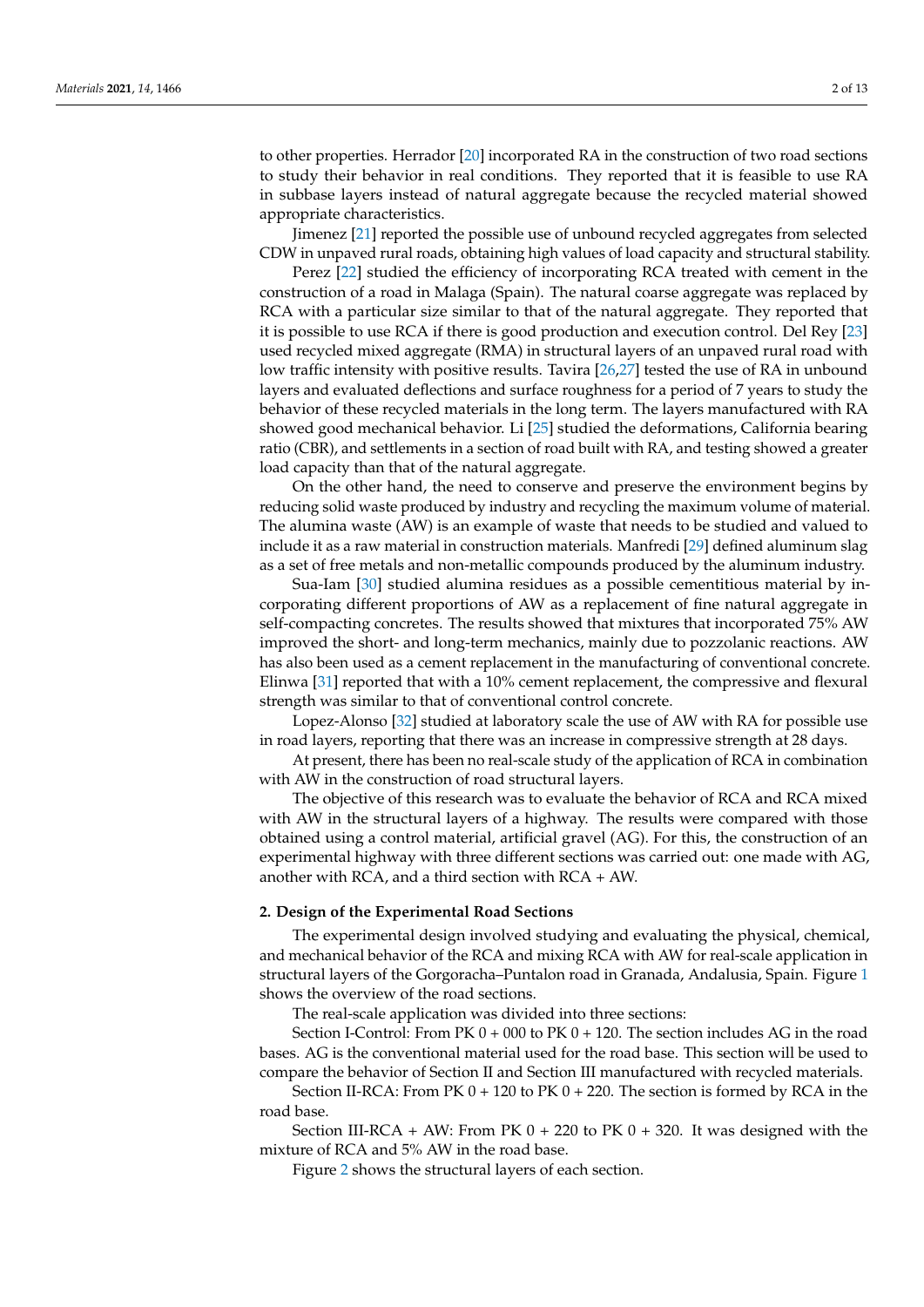<span id="page-2-0"></span>

Figure 1. General view of the road section. Figure 2 shows the structural layers of each section.

<span id="page-2-1"></span>



It is observed in Figure [2 t](#page-2-1)hat the pavement dimensioning maintains all the sections It is observed in Figure 2 that the pavement dimensioning maintains all the sections with the same thickness of the different projected layers. All of them are built as indicated by the Spanish Ministry 6.1-IC standar[d \[3](#page-11-18)3] "Pavement Section" of the Highway Instruction.

and type of esplanade. In accordance with the aforementioned standard, the thickness of these sections is checked by experience and verified using analytical methods. These sections guarantee structural capacity depending on the category of heavy traffic

#### **Figure 2.** Structural layers of the road sections. of these sections is checked by experimental methods. The section and verified using and verified using analytical methods. **3. Materials**

crete aggregates (RCA), and alumina waste (AW). The latter material was used as an addition to RCA to evaluate its behavior as a treated granular material, using a mixture of  $5\%$  AW and 95% RCA called RCA + AW. **3. Materials**  Three types of materials were analyzed in this study. Artificial gravel (AG), recycled concrete aggregates (RCA), and alumina waste (AW). The latter material was used as an<br>addition to RCA to evaluate its behavior as a treated granular material, using a mixture of<br>5% AW and 95% RCA called RCA + AW.

#### tion.  $T$ 3.1. Artificial Gravel (AG)

AG is a mixture of aggregates, totally or partially crushed, in which the granulometry of all the elements that compose it is of a continuous type. It was obtained by crushing The most common use of this type of material is for the base of highways and roads, in the form of fillings of granular layers; therefore, it is ideal to be the reference sample. AG is a mixture of aggregates, totally or partially crushed, in which the granulometry dolomite stone from Cantera de Vélez S.L, located in Vélez de Benaudalla (Granada, Spain).

# 3.2. Recycled Concrete Aggregates (RCA). The latter material was used as an annual was used as an annual was u

addition to evaluate its behavior as treated granular material, using a RCA was obtained from concrete construction waste, concrete products, mortar, and nd 95% RCA was obtained Hom concrete construction waste, concrete products, mortal, and masonry factory parts from the Inertes Guhilar recycling plant in Granada (Spain). Table [1](#page-3-0) shows the percentage by weight of each of the RCA components.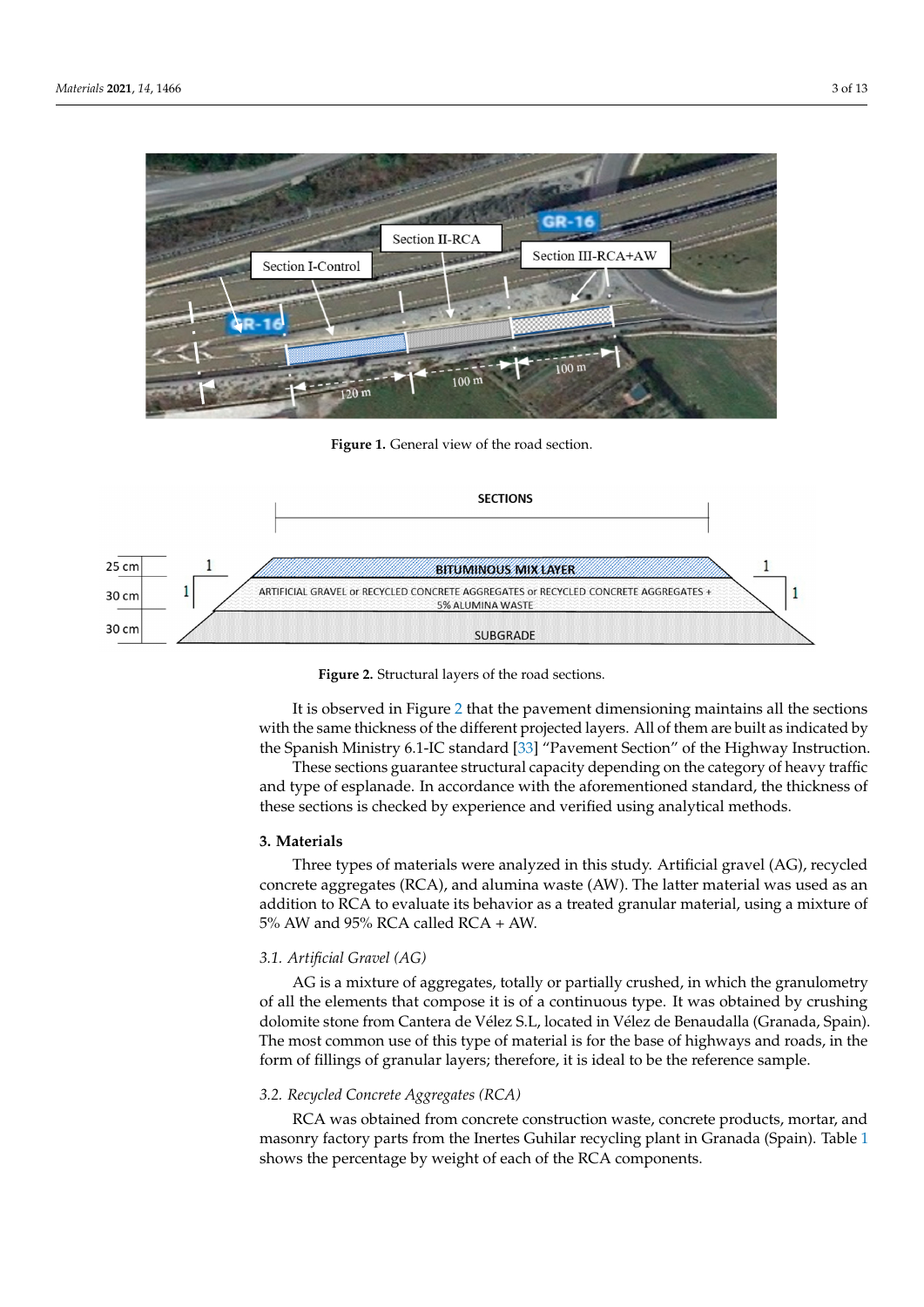| Composition                  | <b>RCA</b> |
|------------------------------|------------|
| $Ra$ (%) (Asphalt)           | 8.9        |
| Rb (%) (Ceramics)            | 0.3        |
| Rc (%) (Concrete and mortar) | 42.1       |
| Ru (Unbound aggregates)      | 48.5       |
| $X_1$ (%) (Others)           | < 0.1      |
| $X_2$ (%) (Gypsum)           | < 0.1      |

<span id="page-3-0"></span>**Table 1.** Constituents of recycled concrete aggregates (RCA) determined according to EN 933-11:2009 [\[34\]](#page-11-19).

The RCA was composed of the following materials: ceramic, asphalt, natural aggregates, plaster, concrete, mortar, and impurities such as wood, glass, plastic, and metal. The components of the recycled aggregates were determined in accordance with EN 933- 11:2009 [\[34\]](#page-11-19). The RCA was considered very pure because more than 90% was natural aggregate with and without concrete waste mortar. According to de Brito [\[35\]](#page-11-20), due to its composition, it can be classified as RCA-I, being the best quality RCA according to its composition and physical and chemical properties.

Table [2](#page-3-1) shows the information concerning the properties of AG and RCA materials tested in the laboratory according to the regulations indicated.

<span id="page-3-1"></span>**Table 2.** Physical and chemical properties of artificial gravel (AG) and recycled concrete aggregates (RCA).

| <b>Properties</b>                  | AG              | <b>RCA</b> | <b>Test Method</b>   |
|------------------------------------|-----------------|------------|----------------------|
| Water-soluble sulphate content (%) | 0.05            | 0.33       | EN 1744-1:2010 [36]  |
| Acid-soluble sulphate content (%)  | 0.04            | 0.42       | EN 1744-1:2010 [36]  |
| Total sulphate content $(SO_3 \%)$ | < 0.01          | 0.47       | EN 1744-1:2010 [36]  |
| Organic matter (%)                 | $\Omega$        | 0.68       | UNE 103204:2019 [37] |
| Density-SSD $(kg/m^3)$             |                 |            | EN 1097-6:2014 [38]  |
| $0-4$ mm                           | 2.77            | 2.48       |                      |
| $4 - 31.5$ mm                      | 2.75            | 2.51       |                      |
| Water absorption (%)               | $\qquad \qquad$ |            | EN 1097-6:2014 [38]  |
| $0-4$ mm                           | 0.61            | 5.45       |                      |
| $4 - 31.5$ mm                      | 0.54            | 5.37       |                      |
| Flakiness index                    | 13              | 13         | EN 933-3:2012 [39]   |
| Los Angeles ratio                  | 25              | 35         | EN 1097-2:2010 [40]  |
| Sand equivalent                    | 38              | 52         | EN 933-8:2012 [41]   |

All properties fulfilled the requirements of the Spanish General Technical Specification for Road Construction (PG-3) [\[34\]](#page-11-19). Important factors to consider in the RCA are the absorption content and the sulfate content. According to the proposal presented by de Brito [\[35\]](#page-11-20) for the use of RA in road construction, RCA presented very good quality, with properties similar to those of a natural aggregate. The particle size distributions were analyzed according to the Spanish standard EN 933-1:2012 [\[42\]](#page-12-4). Figure [3](#page-4-0) shows the particle size distribution curves. Both materials show a continuous distribution curve, which indicates a better degree of compaction. The percentage of fine fraction (<0.063 mm) was less than 10%.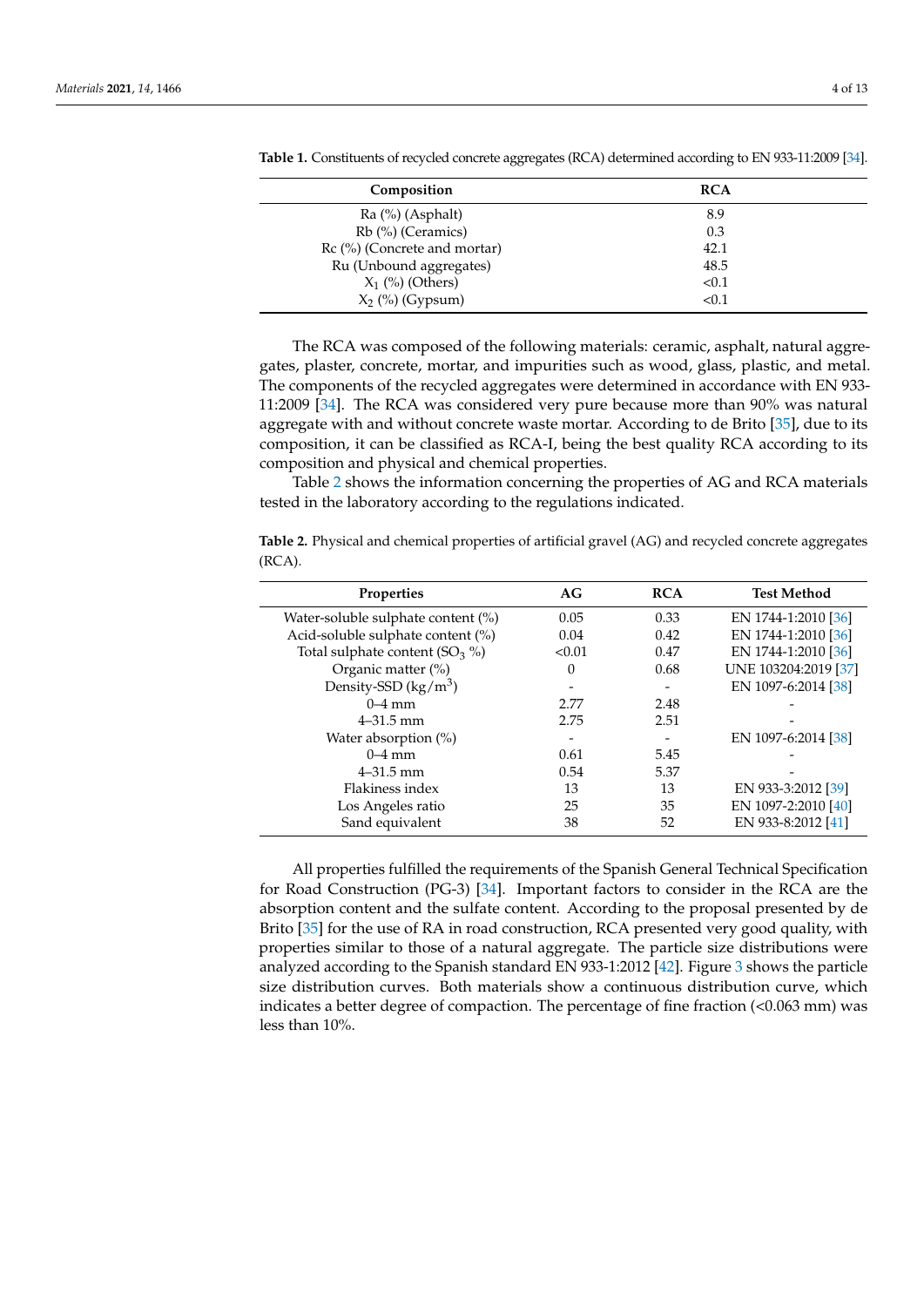<span id="page-4-0"></span>

dicates a better degree of compaction. The percentage of fine fraction (<0.063 mm) was

**Figure 3. Figure 3. Figure 3. Particle size distribution curves aggregates (RCA).**  $\blacksquare$ Figure 3. Particle size distribution curves limits of artificial gravel (AG) and recycled concrete

## *3.3. Alumina Waste (AW) 3.3. Alumina Waste (AW)*

The AW was a byproduct of a salt slag created during the aluminum scrap treatment The AW was a byproduct of a salt slag created during the aluminum scrap treatment process. The manager of this waste is Befesa Escorias Salinas Limited Society, Valladolid (Spain) This process occurs in three phases:

- 1. Crushing: The object of this treatment is, on the one hand, the extraction of the metallic aluminum, and, on the other hand, the reduction of the particle size to an optimum that ensures a perfect reaction of the dangerous components and a dissolution of the  $\mathsf{u}$ ts. contained salts.
- 2. Dissolution-Reaction: The material (powder) obtained from grinding or received already ground is mixed with water to dissolve the salts. The dissolution is carried out with part of the condensate from the crystallization and with the filtrate from the alumina concentrate. alumina concentrate.
- 3. Crystallization: To separate the salts from the water contained in the brine obtained 3. Crystallization: To separate the salts from the water contained in the brine obtained in the previous stage, the salts are separated by evaporation and subsequent condensa-<br>the previous stage, the salts are separated by evaporation and subsequent condensation of the vapors. This produces a salt, a mixture of NaCl and KCl, and condensates<br>. that are reused in the process.

Table [3](#page-4-1) shows the main components of the AW. A high content of  $Al_2O_3$  (64.98%) is observed, which provides improvements in the mechanical properties according to Sua-Iam [\[43\]](#page-12-5). The silica content can produce expansiveness in the mixture with recycled aggregates [\[44\]](#page-12-6). Taking into account the value of 13.80% SiO<sub>2</sub>, the AW content in the under study should be limited so as not to produce expansiveness. mixture under study should be limited so as not to produce expansiveness.

<span id="page-4-1"></span>**Table 3.** Major components of alumina waste.

|                                  | Concentration (g/100 g)      |                          |             |             |                           |                                        |                          |  |  |  |
|----------------------------------|------------------------------|--------------------------|-------------|-------------|---------------------------|----------------------------------------|--------------------------|--|--|--|
| Al                               | Si                           | Ca                       | Mg          | Mn          | Na                        | Fe                                     | К                        |  |  |  |
| 34.39                            | 6.45                         | 3.14                     | 2.77        | 2.62        | 2.86                      | 1.84                                   | 1.38                     |  |  |  |
| $\text{Al}_2\text{O}_3$<br>64.98 | SiO <sub>2</sub><br>13.80    | CaO<br>4.39              | MgO<br>4.59 | MnO<br>3.38 | Na <sub>2</sub> O<br>3.86 | Fe <sub>2</sub> O <sub>3</sub><br>2.63 | K <sub>2</sub> O<br>1.66 |  |  |  |
|                                  | Loss on Ignition $(g/100 g)$ |                          |             |             |                           |                                        |                          |  |  |  |
|                                  |                              | 950 $\degree$ C<br>11.37 |             |             |                           | 150 °C<br>3.49                         |                          |  |  |  |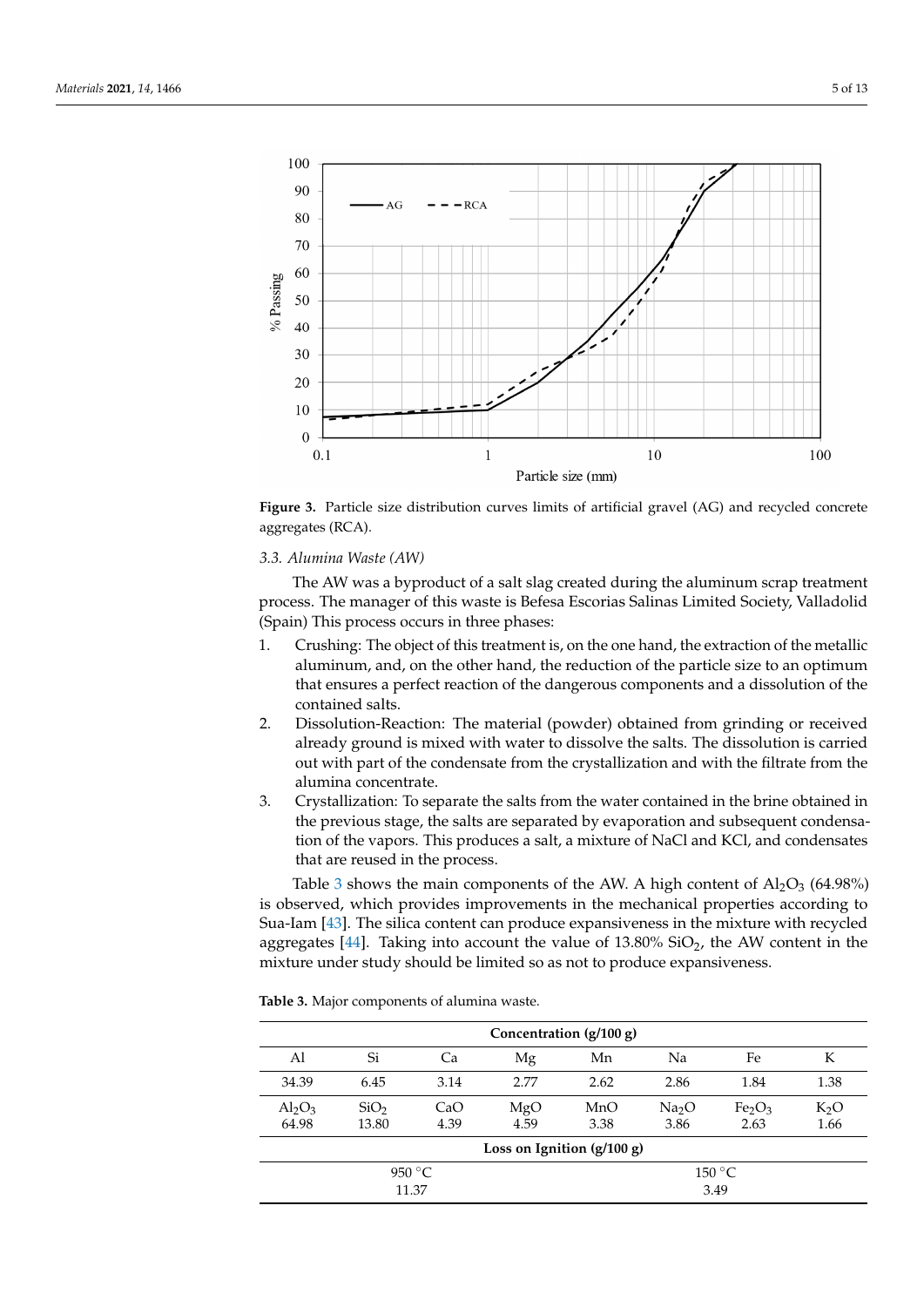#### **4. Experimental Methods**

### *4.1. Modified Proctor Test*

The modified Proctor (MP) test is used to determine the dry density–moisture compaction ratio of the materials to be used in esplanades and firm layers, and as a reference for the quality control of the compaction on site. The ratio between dry density and compaction humidity is determined for a soil, for a compaction energy of 2.629 J/cm $^3$ , according to the standard EN 103-501:1994 [\[45\]](#page-12-7).

#### *4.2. California Bearing Ratio (CBR)*

The California bearing ratio is used to evaluate the potential strength of subgrade, subbase, and base course material, including recycled materials for use in road and port pavements. The CBR value obtained in this test is an integral part of several flexible pavement design methods and is performed according to UNE 103-502:1995 [\[46\]](#page-12-8), which describes the process for determining the soil resistance index CBR. This index is not an intrinsic material value but depends on the conditions of density, soil moisture, and overload to be applied when performing the test.

#### *4.3. Accelerated Swelling Test for Soil Treated by Lime and/or Hydraulic Binder*

This test involves the hydraulic setting of a sample of treated mixture, which is accelerated by applying special conservation conditions (20 ◦C and 100% moisture). At the end of a setting time period (maximum 14 days), the expansion of the specimen and the compressive strength are measured in accordance with regulations EN-13286-49:2004 [\[47\]](#page-12-9).

Expansion is determined by the change in apparent volume of the test specimen as a function of time, first keeping it in a saturated atmosphere, and then submerging it in water at  $40^{\circ}$ C.

#### **5. Results and Discussion**

The maximum dry densities and the optimal humidity were evaluated, as well as the bearing capacity using the California Bearing Ratio (CBR) test, of the AG, RCA, and the mixture of RCA with  $5\%$  AW (RCA + AW).

#### *5.1. Modified Proctor Test/Moisture–Density Relationship*

In the results of the MP test (Figure [4](#page-6-0) and Table [4\)](#page-6-1), the highest density was 2.37 g/cm $^3$ , and the lowest moisture was 6.01%. Both values correspond to the artificial gravel. The values in the RCA were density of  $2.06$  g/cm<sup>3</sup> and moisture content of 10.20%. The values in RCA + AW were density of 2.12  $g/cm<sup>3</sup>$  and moisture content of 12.39%. Optimum moisture contents are higher for recycled materials, and the density is lower than that of AG because of the greater porosity of the material, according to other authors [\[28,](#page-11-6)[48](#page-12-10)[–51\]](#page-12-11). Moreover, the highest density value in RCA + AW with respect to the density value of RCA could be due to the fact that this mixture contains a high percentage of Al (34.39%, see Table [3\)](#page-4-1), which, mixed with the sulfur content of RCA, causes a rapid hardening of the mixture [\[43,](#page-12-5)[52\]](#page-12-12).

RCA + AW shows a flat curve, which means that the density varies little with changes in humidity, and it is very important to consider this in its implementation to reach its maximum dry density with its optimum humidity.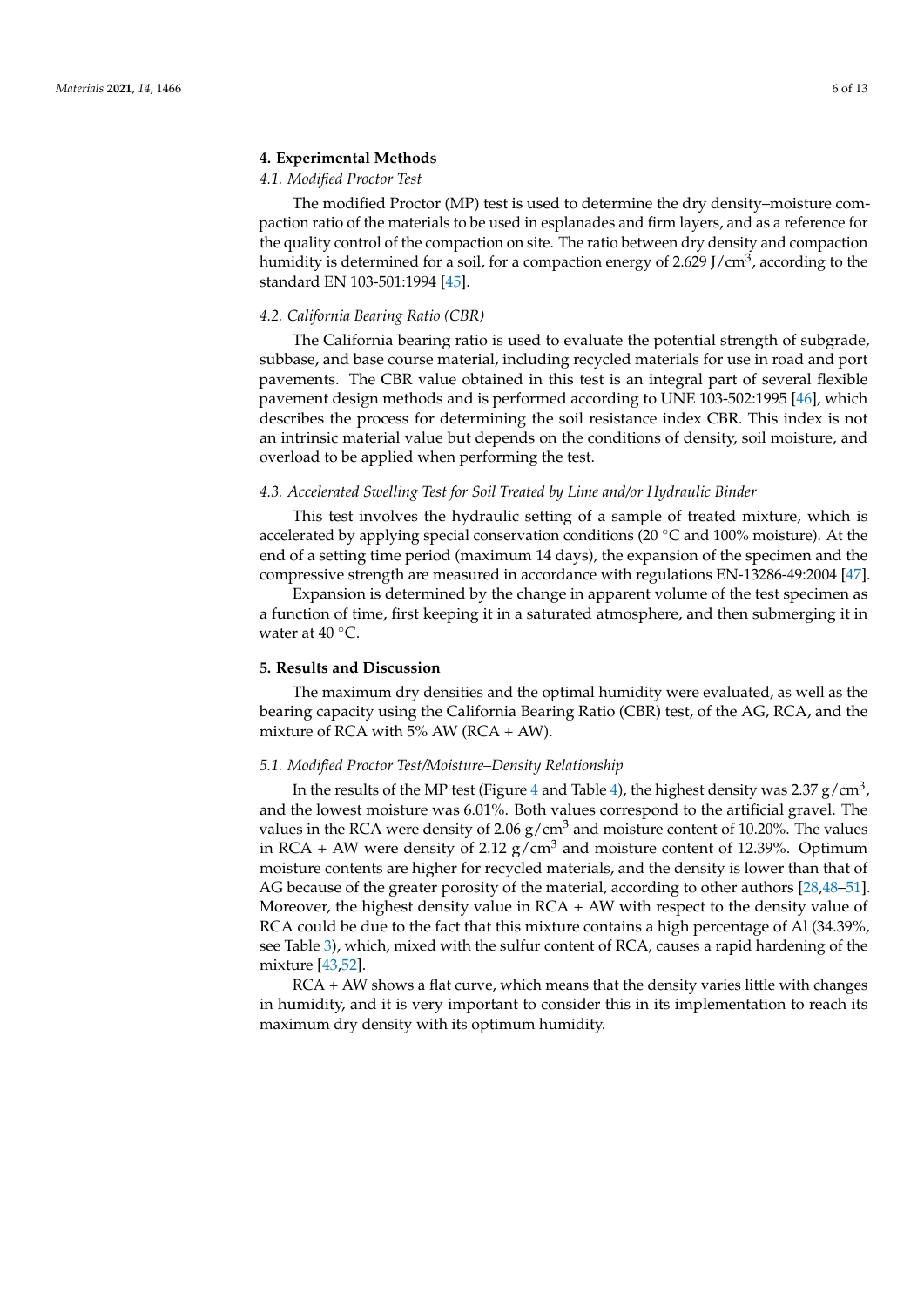<span id="page-6-0"></span>

**Figure 4.** Moisture–dry density ratio of study specimens. **Figure 4.** Moisture–dry density ratio of study specimens.

| Materials  | <b>Optimum Moisture Content (%)</b> | Maximum Dry Density $(g/cm3)$ |
|------------|-------------------------------------|-------------------------------|
| AG         | 6.01                                | 2.37                          |
| <b>RCA</b> | 10.20                               | 2.06                          |
| $RCA + AW$ | 12.39                               | 2.12                          |

<span id="page-6-1"></span>**Table 4.** Optimum moisture and maximum dry density of study specimens. **Table 4.** Optimum moisture and maximum dry density of study specimens.

#### *5.2. California Bearing Ratio (CBR)*

The CBR test was performed under different conditions: on the one hand, unsoaked, and on the other hand, soaked at 4 days, 28 days, 60 days and 180 days. The CBR test was performed with a 100% modified Proctor compaction process and the optimum water content of the material.

Table [5](#page-6-2) shows the CBR values of AG, RCA, and RCA + AW at different ages under [diff](#page-6-2)erent conditions. Furthermore, Table 5 includes the increase in CBR over time. It is observed that the AG sample maintains the value of the load capacity over time, from a value of 100 in unsoaked conditions to 103 in 180-day soaked conditions. The RCA has the value of 100 in unsoaked conditions to 103 in 180-day soaked conditions. The RCA has the<br>lowest CBR value, which ranges from 74 in unsoaked conditions to 98 in 180-day soaked  $\text{It follows.}$ conditions.

<span id="page-6-2"></span>different conditions. Furthermore, Table 5 includes the increase in CBR over time. It is **Table 5.** California Bearing Ratio (CBR) value and increase.

| <b>Test Conditions</b> | <b>CBR</b> Value |            |            |      | <b>Bearing Capacity Increase (%)</b> |            |
|------------------------|------------------|------------|------------|------|--------------------------------------|------------|
|                        | AG               | <b>RCA</b> | $RCA + AW$ | AG   | RCA                                  | $RCA + AW$ |
| Unsoaked               | 100              | 74         | 84         |      |                                      |            |
| 4-day soaked           | 94               | 60         | 68         |      |                                      |            |
| 28-day soaked          | 95               | 78         | 105        | 1.06 | 30.00                                | 54.41      |
| 60-day soaked          | 98               | 91         | 117        | 4.25 | 51.60                                | 72.05      |
| 180-day soaked         | 103              | 98         | 119        | 9.57 | 63.33                                | 75.0       |

Other authors demonstrated that the CBR value of 30 is appropriate for granular materials in road layers [\[18\]](#page-11-23). It is observed that all the materials exceed this value.

The best result was obtained in the  $RCA + AW$  mixture. If we compare the CBR at 28 days for the RCA + AW mixtures with respect to the AG and RCA, the load capacity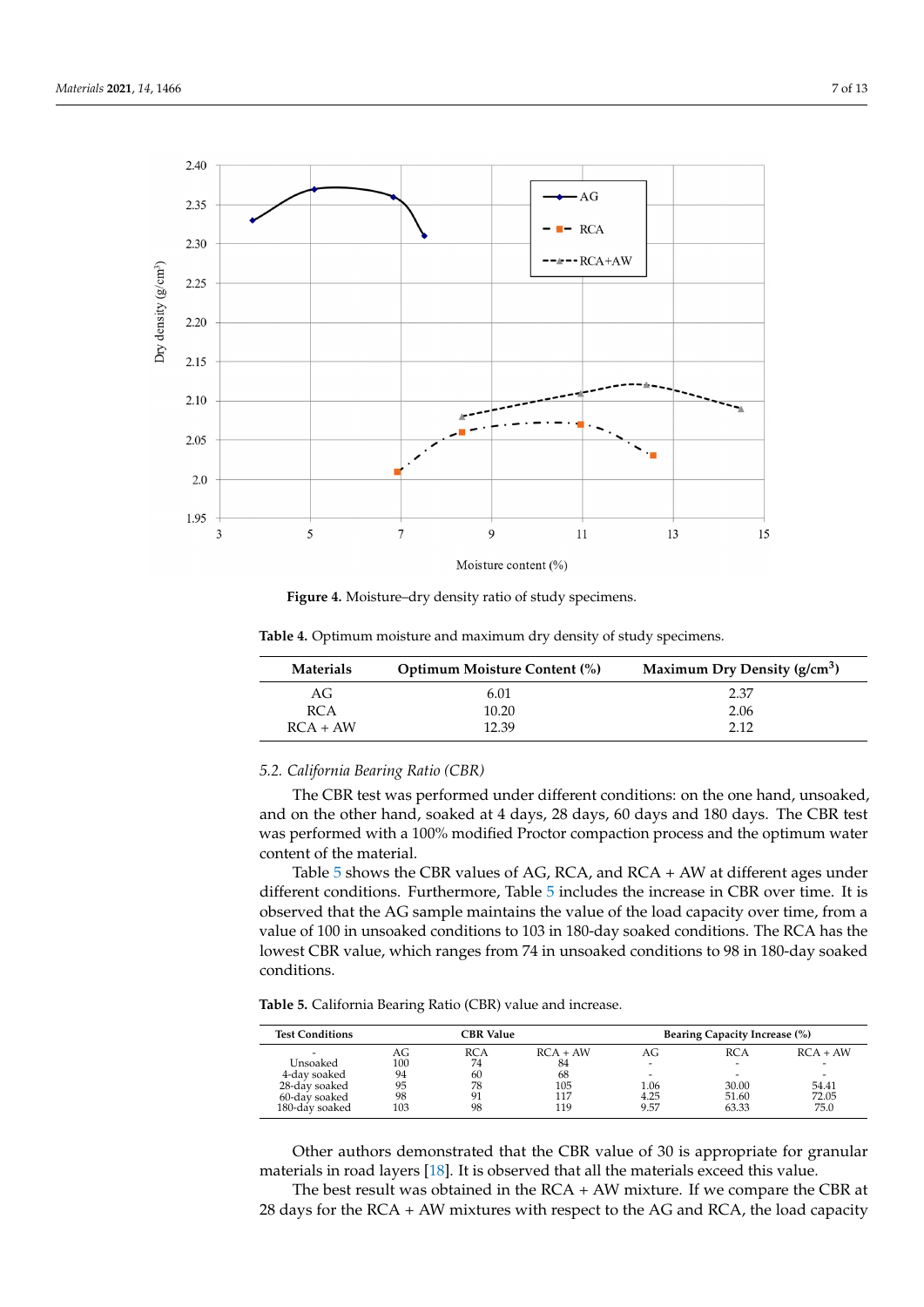increases 10.52% (from 95 of AG to 105 of RCA + AW) and 28.57% (from 78 of RCA to 105 from RCA + AW), respectively.

In addition, an important value to highlight is the increase in load capacity that RCA and  $RCA + AW$  experience as the age of the mixture increases. This increase in both materials is probably due to the cementitious particles that they contain in their RCA composition. These values are in agreement with other authors. Poon [\[18\]](#page-11-23) reported that the increase in CBR in RCA can be attributed to the unhydrated cement that constitutes RCA. The greater increase observed in  $RCA + AW$  could be due to the fact that this mixture contains a high percentage of Al (34.39%, see Table [3\)](#page-4-1), which, mixed with the sulfur content of RCA, causes a rapid hardening of the mixture [\[32\]](#page-11-17).

#### *5.3. Accelerated Swelling Test for Soil Treated by Lime and/or Hydraulic Binder*

The results are shown in Table [6.](#page-7-0)

| <b>Materials</b> | <b>Initial Dry Density</b><br>Compressive<br>$(g/cm^3)$<br>Strength (MPa) |      | Swelling after 7<br>Days of Soaking (%) |  |  |
|------------------|---------------------------------------------------------------------------|------|-----------------------------------------|--|--|
| AG               | 2.37                                                                      | 0.04 | 2.6                                     |  |  |
| <b>RCA</b>       | 2.16                                                                      | 0.55 | 2.3                                     |  |  |
| $RCA + AW$       | 2.15                                                                      | 0.89 | 3.1                                     |  |  |
|                  |                                                                           |      |                                         |  |  |

<span id="page-7-0"></span>**Table 6.** Accelerated swelling of study specimens.

As shown in Table [6,](#page-7-0) AG showed the lowest value of compressive strength with respect to the other two materials produced with RCA. These high values in RCA and RCA + AW are attributed to the self-cementing processes and the different chemical reactions within this type of material [\[18\]](#page-11-23). RCA + AW showed the best compression strength value, achieving a strength value 62% higher than the RCA strength value (0.55 in RCA and 0.89 in  $RCA + AW$ ). However, the  $RCA + AW$  mixture showed greater swelling. This is due to the formation of ettringite with the hydration of cementitious particles, caused by the aluminum content of the alumina [\[53\]](#page-12-13).

#### **6. Real-Scale Application, Test Program, and Results**

#### *6.1. Compaction of Layers*

We measured in situ density and soil moisture and aggregate through the use of nuclear equipment. Material density can be measured by direct transmission, backscatter, or backscatter/airspace methods. Measures for water content (moisture) are taken on the surface in backscatter mode, regardless of the mode used for density, and determined with nuclear density equipment, model Troxler 3430, according to ASTM D-6938 [\[54\]](#page-12-14).

Between 10/12 measurements per section every 10 m were taken. The mean values of each material/section are included in Table [7.](#page-7-1)

<span id="page-7-1"></span>**Table 7.** In situ assessments of density and moisture of study specimens.

| <b>Properties</b>       | AG<br><b>Section I</b> | <b>RCA</b><br><b>Section II</b> | $RCA + AW$<br><b>Section III</b> |  |
|-------------------------|------------------------|---------------------------------|----------------------------------|--|
| Density $(g/cm^3)$      |                        |                                 |                                  |  |
| Mean                    | 2.28                   | 1.99                            | 2.01                             |  |
| Compaction $(\%)$       | -                      |                                 |                                  |  |
| Mean                    | 96% of MP $*$          | 97% of MP                       | 95% of MP                        |  |
| Moisture content $(\%)$ | -                      |                                 | -                                |  |
| Mean                    | 5.50                   | 9.20                            | 11.34                            |  |

**\*** MP: Modified Proctor.

Achieving good compaction is an influencing factor for mechanical behavior in unbound materials [\[17\]](#page-11-5). The compaction process was measured at the subgrade. The degree of compaction was calculated according to the optimum humidity and maximum density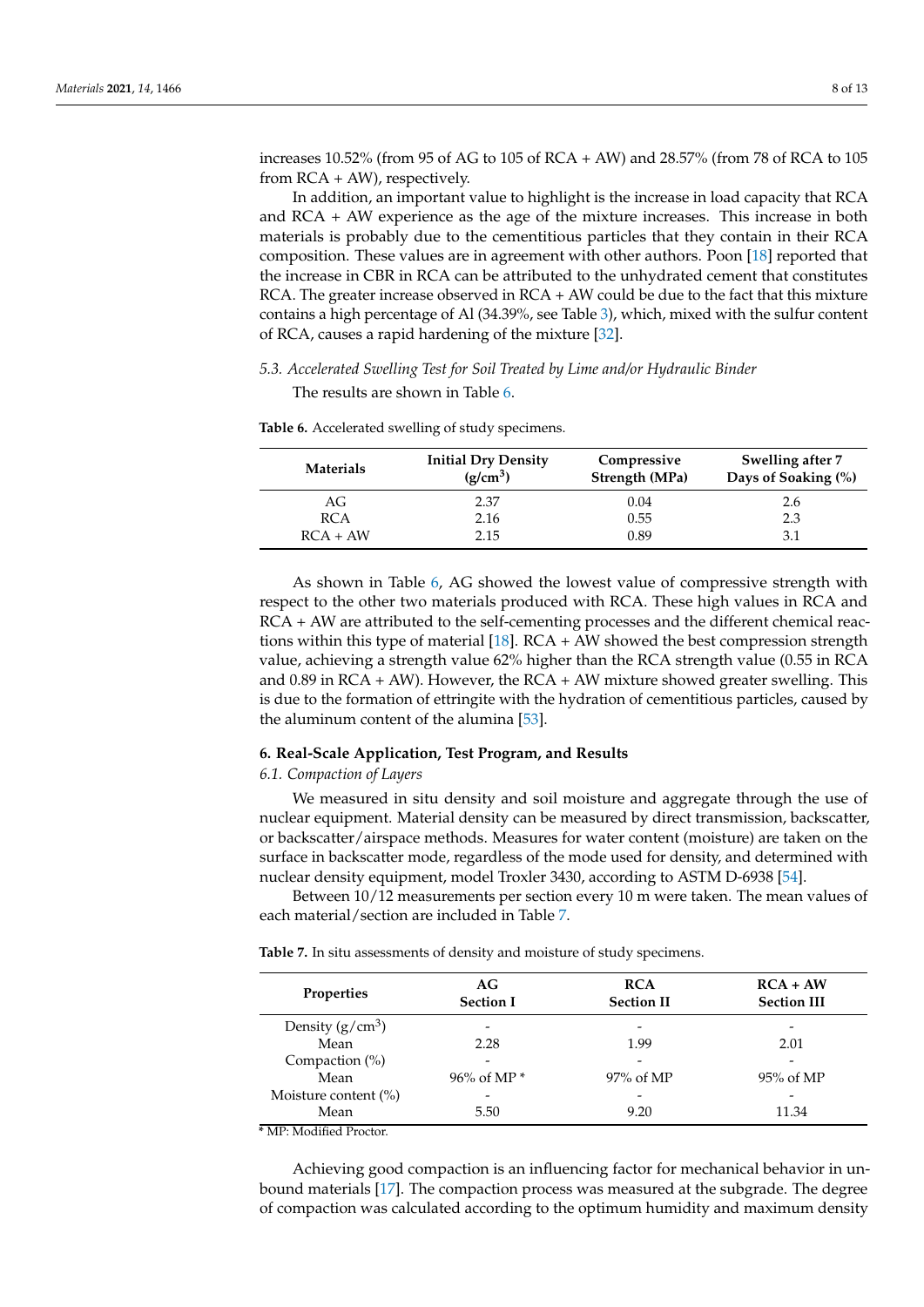obtained in the modified Proctor test carried out in the laboratory and is shown in Table [7.](#page-7-1) The Spanish regulations [\[33\]](#page-11-18) advise that the degree of compaction be between 95% and 98% of the value of the modified Proctor test of the reference. All materials met this standard. For example, in the AG, a compaction of 96% was achieved, since it goes from a density of 2.37 in the MP (Table [4\)](#page-6-1) to a density of 2.28  $g/cm<sup>3</sup>$  achieved on site (Table [7\)](#page-7-1), which means a 96% of the MP. The same occurs with the RCA and RCA + AW materials, which manage to reach densities on site that represent 97% and 95% of the MP, respectively. As shown in Table [7,](#page-7-1) the degree of compaction met the specifications of the current regulations [\[33\]](#page-11-18). Therefore, the sections were designed correctly.

#### *6.2. Plate Bearing Test*

The plate bearing test is a representative field-testing method that determines the bearing capacity factor considering the deformation characteristics of the subgrade. Plate bearing tests are used primarily in relation to temporary structures and working platforms: between the applied pressure and the displacements (pressure–displacement curve). According to the test procedure, a hydraulic device transfers pressure stepwise through a circular rigid plate onto the surface of the earth or rock half-space, until the displacement or pressure criterion is satisfied. A rigid plate with a diameter of 300 mm is the most commonly used.

These measurements allow to determine the compressibility module or coefficient. Two load cycles are carried out. The modulus of the first load cycle  $(Ev_1)$  and the second modulus  $(Ev<sub>2</sub>)$  are defined by the following equation, valid for infinitely rigid circular plates, according to standard NLT-357/98 [\[55\]](#page-12-15).

$$
Ev_i = 1.5r \frac{\Delta \delta}{\Delta s} ; i = 1 \text{ or } 2
$$
 (1)

where  $\Delta\delta$  is the specific load difference transmitted by the plate between the loading steps to the ground or to the granular material in MPa; ∆S is the difference of plate seats when applying ∆P in mm; and r is the radius of the plate (298.5 mm).

Table [8](#page-8-0) shows the compressibility modules  $Ev<sub>1</sub>$  and  $Ev<sub>2</sub>$ . As can be seen, tests were carried out in three time periods (between October and November 2014), in order to analyze the evolution of the materials and mixtures under the action of the load. The subgrade had good capacity in all sections, obtaining the compressibility module in the second cycle  $(Ev<sub>2</sub>)$  well above the limits of the Spanish standard, which requires 180 MPa for a T1 traffic category [\[33\]](#page-11-18).

<span id="page-8-0"></span>**Table 8.** Value of plate bearing test for study sections.

| <b>Sections</b>          | <b>First Load Plate</b> |                          | <b>Second Load Plate</b> |              |              | <b>Third Load Plate</b> |                 | Middle Value             |  |
|--------------------------|-------------------------|--------------------------|--------------------------|--------------|--------------|-------------------------|-----------------|--------------------------|--|
| $\overline{\phantom{0}}$ | Ev1<br>(MPa)            | Ev <sub>2</sub><br>(MPa) | Ev1<br>(MPa)             | Ev,<br>(MPa) | Ev1<br>(MPa) | Ev,<br>(MPa)            | $Ev_1$<br>(MPa) | Ev <sub>2</sub><br>(MPa) |  |
| Section I (Control)      | 180                     | 900                      | 214                      | 750          | 225          | 1500                    | 214             | 900                      |  |
| Section II (RCA)         | 132                     | 642                      | 107                      | 750          | 74           | 643                     | 107             | 643                      |  |
| Section III $(RCA + AW)$ | 115                     | 409                      | 113                      | 750          | 104          | 1125                    | 113             | 750                      |  |

The sections with the best performances were Sections II and III. It is observed that in addition to maintaining a good load capacity, this increased with time. Section III, made with RCA + AW, showed a notable increase due to the cementing properties of AW. It is mainly due to the phenomenon called rapid setting that occurs in materials such as RCA, with a high percentage of calcium sulfate, so that when AW is mixed (with a high Al value in its composition) with RCA, hydration of the calcium aluminates occurs, causing a rapid increase in resistance [\[56\]](#page-12-16).

#### *6.3. Deflection Measurements (FWD)*

The Dynatest HWD 8081 impact deflectometer (Dynatest, Madrid, Spain) was used for the development of the work according to General Technical Specifications for High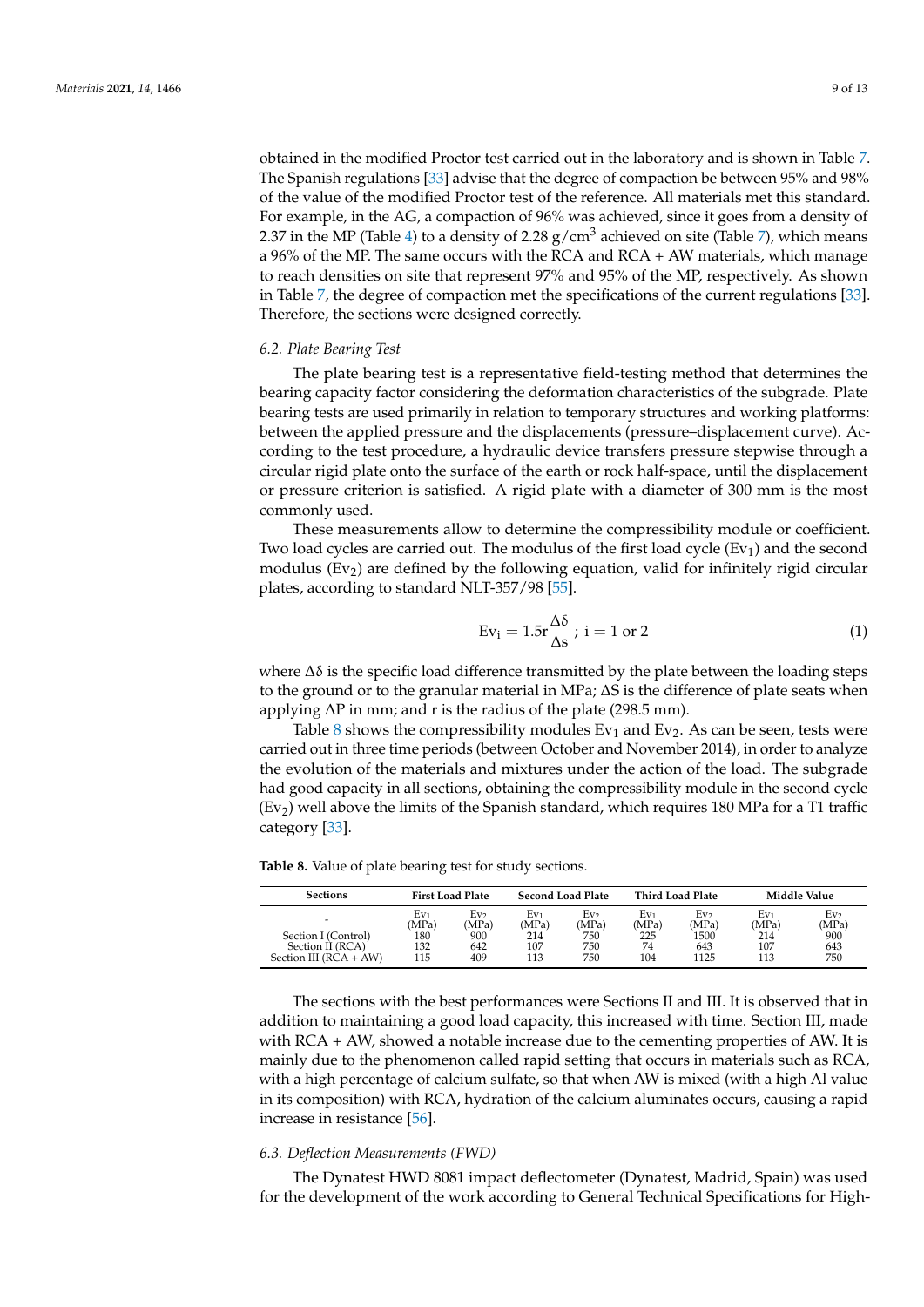Performance Dynamic Monitoring Test. Using the FWD, surface data were taken every 20 Performance Dynamic Monitoring Test. Using the FWD, surface data were taken every 20 m on two different dates, September 2014 and May 2018. Figure 5 shows the data obtained m on two different dates, September 2014 and May 2018. Figur[e 5](#page-9-0) shows the data obtained in each of the sections studied. in each of the sections studied.

<span id="page-9-0"></span>

**Figure 5. Figure 5.**  Deflection measurements of study sections. Deflection measurements of study sections.

Deflection correction coefficients were applied for the humidity of the subgrade and pavement temperature, according to the corrections established in Regulation 6.3-IC of the Ministry of Development and standard NLT-338/07 [\[57\]](#page-12-17).

In Figure [5,](#page-9-0) it is observed that all the sections improved with time, decreasing their deviations. In the case of Section I-Control, its average deviation in the September 2014 period was  $58 \times 10^{-2}$  mm, the same result as Section II-RCA ( $59 \times 10^{-2}$  mm). However, the mixture of RCA + WA used in Section III shows an average deviation of  $54 \times 10^{-2}$  mm, being the one that behaves best in the short term. If we analyze the data obtained in the long term, May 2018, it is observed that the mean deflections in all the sections are similar, with an average deviation of 20  $\times$  10<sup>-2</sup> mm. Therefore, it is shown that industrial by-products such as RCA and RCA + AW equal the properties of raw materials such as  $AG.$ 

## **7. Conclusions**

In this study, the mechanical behaviors of RCA and the combination of RCA with alumina residues were evaluated and compared with artificial gravel (AG). To do this, an experimental section of road was built to evaluate its behavior under real traffic conditions. The following conclusions were drawn from this study:

• The mix of RCA and alumina used in this investigation had a higher load capacity at 28 days (CBR = 105) than did artificial gravel (CBR = 95), demonstrating the cementing capacity of RCA due to its non-hydrated cementitious particles and the elemental composition of alumina residues with a high percentage of Al.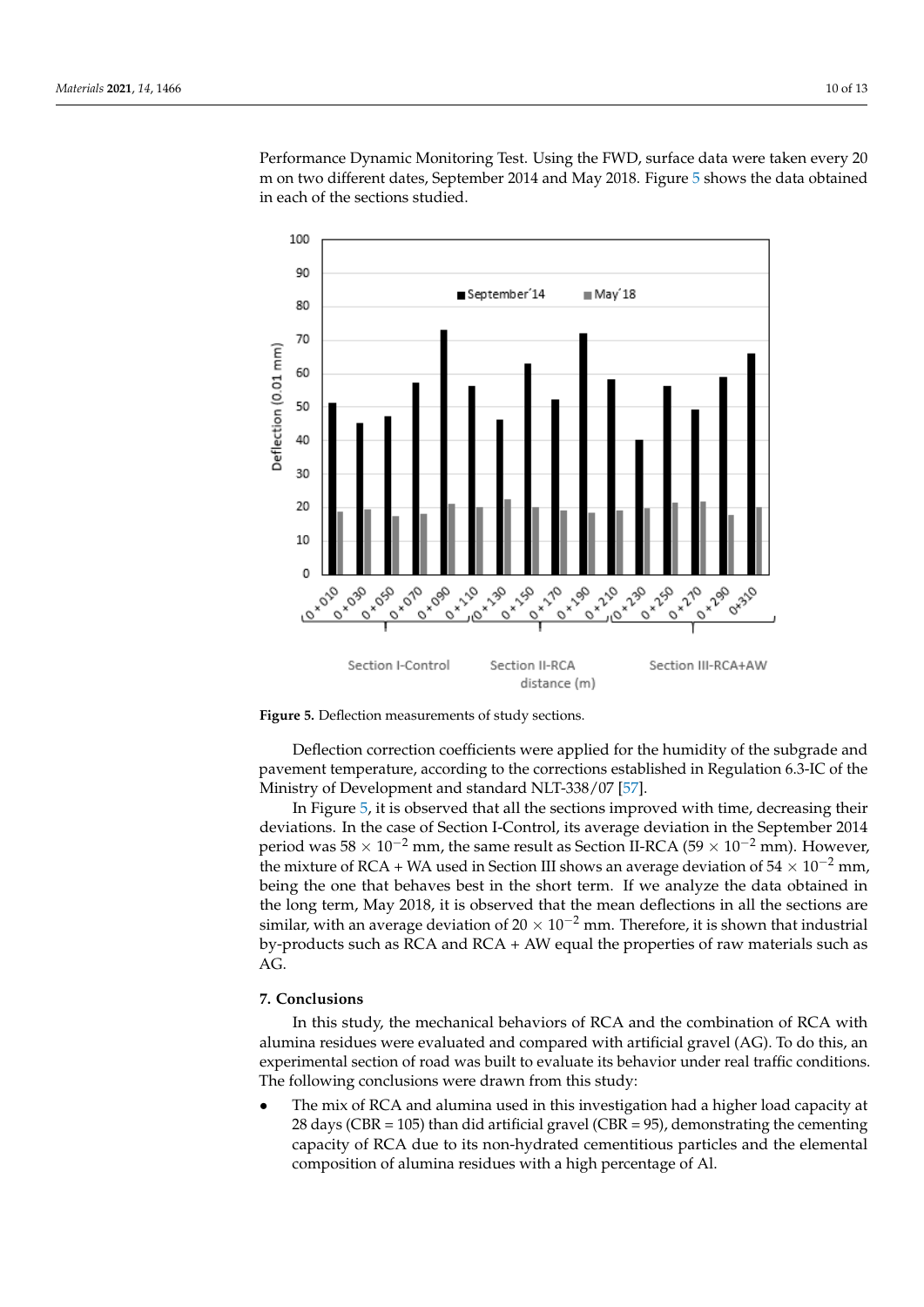- During the compaction process, the layers made with RCA and RCA + AW required higher humidity, as well as more demanding control, than do road layers made with natural materials.
- It was demonstrated that RCA, as well as the mixture of RCA with AW, are a viable option as raw materials for structural layers of unconsolidated roads, complying with the requirements imposed by Spanish regulations (PG3) for use as road material.
- The long-term evolution analyzed by the impact deviations showed that the modulus values increased significantly, showing similar patterns in all the sections, with a mechanical behavior of the recycled aggregates (and recycled aggregates with AW) samples equal to or better than that of the control sample.

In general, it is possible to use AW as a material mixed with RCA in the construction of road structural layers provided that appropriate and specific construction processes are adopted in their implementation, being an alternative for recycling and circular economy.

**Author Contributions:** Conceptualization, M.C., M.L.-A. and L.G.; methodology, F.A., J.O. and J.A.; investigation, M.L.-A., J.O. and M.L.-A.; resources, J.O., J.A. and M.L.-A.; data curation, M.C. and F.A.; writing—original draft preparation, M.C., M.L.-A. and L.G.; writing—review and editing, M.C. and F.A.; supervision, F.A., M.L.-A. and L.G. All authors have read and agreed to the published version of the manuscript.

**Funding:** This research received external funding from Isolux-Corsan Construction company to partially develop this research.

**Institutional Review Board Statement:** Not applicable.

**Informed Consent Statement:** Not applicable.

**Data Availability Statement:** The data are contained in the article. The data presented in this study are available in the journal publication materials [title: Feasible Use of Recycled Concrete Aggregates with Alumina Waste in Road Construction].

**Acknowledgments:** The Authors express their gratitude to Andrés Galan from Isolux-Corsan Construccion company, and also to Befesa Aluminos Limited Society for supporting this research.

**Conflicts of Interest:** The authors declare no conflict of interest. The funders had no role in the design of the study; in the collection, analyses, or interpretation of data; in the writing of the manuscript, or in the decision to publish the results.

#### **References**

- <span id="page-10-0"></span>1. Eurostat. *Electricity Prices for Household Consumers*; European Union. Eurostat: Brussels, Belgium, 2014.
- <span id="page-10-1"></span>2. Haider, I.; Cetin, B.; Kaya, Z.; Hatipoglu, M.; Cetin, A.; Ahmet, H.A. Evaluation of the mechanical performance of recycled concrete aggregates used in highway base layers. In *Geo-Congress 2014: Geo-Characterization and Modeling for Sustainability*; Asce Library: Atlanta, GA, USA, 2014; pp. 3686–3694.
- 3. Evangelista, L.; Guedes, M.; de Brito, J.; Ferro, A.; Pereira, M.; Evangelista, L.; Guedes, M.; de Brito, J.; Ferro, A.; Pereira, M. Physical, chemical and mineralogical properties of fine recycled aggregates made from concrete waste. *Constr. Build. Mater.* **2015**, *86*, 178–188. [\[CrossRef\]](http://doi.org/10.1016/j.conbuildmat.2015.03.112)
- 4. Agrela, F.; Barbudo, A.; Ramírez, A.; Ayuso, J.; Carvajal, M.D.; Jiménez, J.R. Construction of road sections using mixed recycled aggregates treated with cement in Malaga, Spain. *Resour. Conserv. Recycl.* **2012**, *58*, 98–106. [\[CrossRef\]](http://doi.org/10.1016/j.resconrec.2011.11.003)
- 5. Cardoso, R.; Silva, R.V.; de Brito, J.; Dhir, R. Use of recycled aggregates from construction and demolition waste in geotechnical applications: A literature review. *Waste Manag.* **2016**, *49*, 131–145. [\[CrossRef\]](http://doi.org/10.1016/j.wasman.2015.12.021) [\[PubMed\]](http://www.ncbi.nlm.nih.gov/pubmed/26748436)
- <span id="page-10-2"></span>6. Blankendaal, T.; Schuur, P.; Voordijk, J.T. Reducing the environmental impact of concrete and asphalt: A scenario approach. *J. Clean. Prod.* **2014**, *66*, 27–36. [\[CrossRef\]](http://doi.org/10.1016/j.jclepro.2013.10.012)
- <span id="page-10-3"></span>7. Xiao, J.-Z.; Li, J.-B.; Zhang, C. On relationships between the mechanical properties of recycled aggregate concrete: An overview. *Mater. Struct.* **2006**, *39*, 655–664. [\[CrossRef\]](http://doi.org/10.1617/s11527-006-9093-0)
- 8. Lovato, P.S.; Possan, E.; Molin, D.C.C.D.; Masuero, Â.B.; Ribeiro, J.L.D. Modeling of mechanical properties and durability of recycled aggregate concretes. *Constr. Build. Mater.* **2012**, *26*, 437–447. [\[CrossRef\]](http://doi.org/10.1016/j.conbuildmat.2011.06.043)
- <span id="page-10-4"></span>9. Petrounias, P.; Giannakopoulou, P.P.; Rogkala, A.; Lampropoulou, P.; Tsikouras, B.; Rigopoulos, I.; Hatzipanagiotou, K. Petrographic and Mechanical Characteristics of Concrete Produced by Different Type of Recycled Materials. *Geosciences* **2019**, *9*, 264. [\[CrossRef\]](http://doi.org/10.3390/geosciences9060264)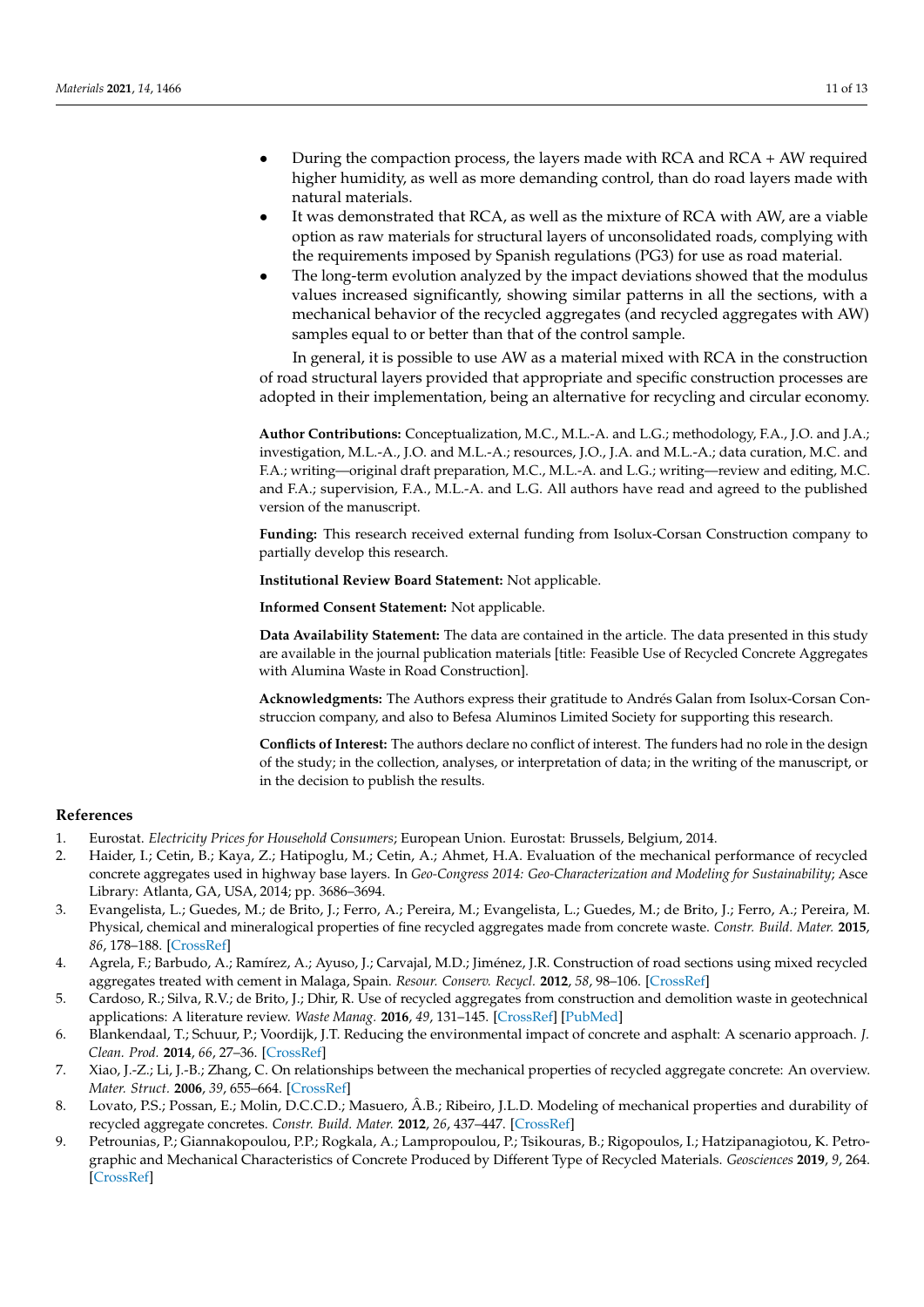- <span id="page-11-0"></span>10. Abbas, A.; Fathifazl, G.; Isgor, O.B.; Razaqpur, A.G.; Fournier, B.; Foo, S. Environmental benefits of green concrete. In Proceedings of the EIC Climate Change Technology, Ottawa, ON, Canada, 10–12 May 2006.
- <span id="page-11-1"></span>11. Limbachiya, M.; Meddah, M.S.; Ouchagour, Y. Performance of Portland/silica fume cement concrete produced with recycled concrete aggregate. *ACI Mater. J.* **2012**, *109*, 91–100.
- <span id="page-11-2"></span>12. Vegas, I.; Azkarate, I.; Juarrero, A.; Frías, M. Design and performance of masonry mortars made with recycled concrete aggregates. *Materiales de Construcción* **2009**, *59*, 5–18. [\[CrossRef\]](http://doi.org/10.3989/mc.2009.44207)
- 13. Dapena, E.; Alaejos, P.; Lobet, A.; Pérez, D. Effect of Recycled Sand Content on Characteristics of Mortars and Concretes. *J. Mater. Civ. Eng.* **2011**, *23*, 414–422. [\[CrossRef\]](http://doi.org/10.1061/(ASCE)MT.1943-5533.0000183)
- 14. Jiménez, J.; Ayuso, J.; López, M.; Fernández, J.; de Brito, J. Use of fine recycled aggregates from ceramic waste in masonry mortar manufacturing. *Constr. Build. Mater.* **2013**, *40*, 679–690. [\[CrossRef\]](http://doi.org/10.1016/j.conbuildmat.2012.11.036)
- <span id="page-11-3"></span>15. Martínez, P.S.; Cortina, M.G.; Martínez, F.F.; Sánchez, A.R. Comparative study of three types of fine recycled aggregates from construction and demolition waste (CDW), and their use in masonry mortar fabrication. *J. Clean. Prod.* **2016**, *118*, 162–169. [\[CrossRef\]](http://doi.org/10.1016/j.jclepro.2016.01.059)
- <span id="page-11-4"></span>16. Poon, C.; Kou, S.; Lam, L. Use of recycled aggregates in molded concrete bricks and blocks. *Constr. Build. Mater.* **2002**, *16*, 281–289. [\[CrossRef\]](http://doi.org/10.1016/S0950-0618(02)00019-3)
- <span id="page-11-5"></span>17. Molenaar, A.A.; van Niekerk, A.A. Effects of gradation, composition, and degree of compaction on the mechanical characteristics of recycled unbound materials. *Transp. Res. Rec.* **2002**, *1787*, 73–82. [\[CrossRef\]](http://doi.org/10.3141/1787-08)
- <span id="page-11-23"></span>18. Poon, C.-S.; Qiao, X.; Chan, D. The cause and influence of self-cementing properties of fine recycled concrete aggregates on the properties of unbound sub-base. *Waste Manag.* **2006**, *26*, 1166–1172. [\[CrossRef\]](http://doi.org/10.1016/j.wasman.2005.12.013) [\[PubMed\]](http://www.ncbi.nlm.nih.gov/pubmed/16488593)
- 19. Vegas, I.; Ibañez, J.; Lisbona, A.; De Cortazar, A.S.; Frías, M. Pre-normative research on the use of mixed recycled aggregates in unbound road sections. *Constr. Build. Mater.* **2011**, *25*, 2674–2682. [\[CrossRef\]](http://doi.org/10.1016/j.conbuildmat.2010.12.018)
- <span id="page-11-7"></span>20. Herrador, R.; Pérez, P.; Garach, L.; Ordóñez, J. Use of recycled construction and demolition waste aggregate for road course surfacing. *J. Transp. Eng.* **2012**, *138*, 182–190. [\[CrossRef\]](http://doi.org/10.1061/(ASCE)TE.1943-5436.0000320)
- <span id="page-11-8"></span>21. Jiménez, J.R.; Ayuso, J.; Agrela, F.; López, M.; Galvín, A.P. Utilisation of unbound recycled aggregates from selected CDW in unpaved rural roads. *Resour. Conserv. Recycl.* **2012**, *58*, 88–97. [\[CrossRef\]](http://doi.org/10.1016/j.resconrec.2011.10.012)
- <span id="page-11-9"></span>22. Pérez, P.; Agrela, F.; Herrador, R.; Ordoñez, J. Application of cement-treated recycled materials in the construction of a section of road in Malaga, Spain. *Constr. Build. Mater.* **2013**, *44*, 593–599. [\[CrossRef\]](http://doi.org/10.1016/j.conbuildmat.2013.02.034)
- <span id="page-11-10"></span>23. Del Rey, I.; Ayuso, J.; Galvín, A.P.; Jiménez, J.R.; Barbudo, A. Feasibility of Using Unbound Mixed Recycled Aggregates from CDW over Expansive Clay Subgrade in Unpaved Rural Roads. *Materials* **2016**, *9*, 931. [\[CrossRef\]](http://doi.org/10.3390/ma9110931) [\[PubMed\]](http://www.ncbi.nlm.nih.gov/pubmed/28774053)
- 24. García Garrido, M.D.L. Study of the On-Site and Long-Term Results of the Use of Recycled Materials: Construction and Demolition Waste (RCD) on Road Surfaces and Urbanizations. Ph.D. Thesis, University of Sevilla, Seville, Spain, 2016.
- <span id="page-11-13"></span>25. Li, Z.; Yan, S.; Liu, L.; Dai, B.; Dong, W. Long-Term Deformation Analysis of Recycled Construction Waste Subgrade Filler. *Adv. Civ. Eng.* **2019**, *2019*, 1–14. [\[CrossRef\]](http://doi.org/10.1155/2019/5891759)
- <span id="page-11-11"></span>26. Tavira, J.; Jiménez, J.R.; Ayuso, J.; Sierra, M.J.; Ledesma, E.F. Functional and structural parameters of a paved road section constructed with mixed recycled aggregates from non-selected construction and demolition waste with excavation soil. *Constr. Build. Mater.* **2018**, *164*, 57–69. [\[CrossRef\]](http://doi.org/10.1016/j.conbuildmat.2017.12.195)
- <span id="page-11-12"></span>27. Tavira, J.; Jiménez, J.R.; Ledesma, E.F.; López-Uceda, A.; Ayuso, J. Real-scale study of a heavy traffic road built with in situ recycled demolition waste. *J. Clean. Prod.* **2020**, *248*, 119219. [\[CrossRef\]](http://doi.org/10.1016/j.jclepro.2019.119219)
- <span id="page-11-6"></span>28. Contrafatto, L.; Cosenza, R.; Barbagallo, R.; Ognibene, S. Use of recycled aggregates in road sub-base construction and concrete manufacturing. *Ann. Geophys.* **2018**, *61*, 223. [\[CrossRef\]](http://doi.org/10.4401/ag-7785)
- <span id="page-11-14"></span>29. Manfredi, O.; Wuth, W.; Bohlinger, I. Characterizing the physical and chemical properties of aluminum dross. *JOM* **1997**, *49*, 48–51. [\[CrossRef\]](http://doi.org/10.1007/s11837-997-0012-9)
- <span id="page-11-15"></span>30. Sua-Iam, G.; Makul, N. Use of recycled alumina as fine aggregate replacement in self-compacting concrete. *Constr. Build. Mater.* **2013**, *47*, 701–710. [\[CrossRef\]](http://doi.org/10.1016/j.conbuildmat.2013.05.065)
- <span id="page-11-16"></span>31. Elinwa, A.U.; Mbadike, E. The Use of Aluminum Waste for Concrete Production. *J. Asian Arch. Build. Eng.* **2011**, *10*, 217–220. [\[CrossRef\]](http://doi.org/10.3130/jaabe.10.217)
- <span id="page-11-17"></span>32. López-Alonso, M.; Martinez-Echevarria, M.; Garach, L.; Galán, A.; Ordoñez, J.; Agrela, F. Feasible use of recycled alumina combined with recycled aggregates in road construction. *Constr. Build. Mater.* **2019**, *195*, 249–257. [\[CrossRef\]](http://doi.org/10.1016/j.conbuildmat.2018.11.084)
- <span id="page-11-18"></span>33. Ministry of Development. *Spanish General Technical Specifications for Road Construction (PG3)*; Government of Spain: Madrid, Spain, 2004.
- <span id="page-11-19"></span>34. *EN 933-11:2009 Tests for Geometrical Properties of Aggregates—Part 11: Classification Test for the Constituents of Coarse Recycled Aggregate*; European Committee for Standardization: Brussels, Belgium, 2009.
- <span id="page-11-20"></span>35. de Brito, J.; Agrela, F.; Silva, R.V. Legal regulations of recycled aggregate concrete in buildings and roads. In *New Trends in Eco-Efficient and Recycled Concrete*; Elsevier: Cambridge, UK; London, UK, 2019; pp. 509–526.
- <span id="page-11-21"></span>36. *EN 1744-1:2010 Tests for Chemical Properties of Aggregates—Part 1: Chemical Analysis*; European Committee for Standardization: Brussels, Belgium, 2010.
- <span id="page-11-22"></span>37. *UNE 103204:2019 Determinación del Contenido de Materia Orgánica Oxidable de un Suelo por el Método del Permanganato Potásico*; Spanish Committee for Standardization: Madrid, Spain, 2019. (In Spanish)